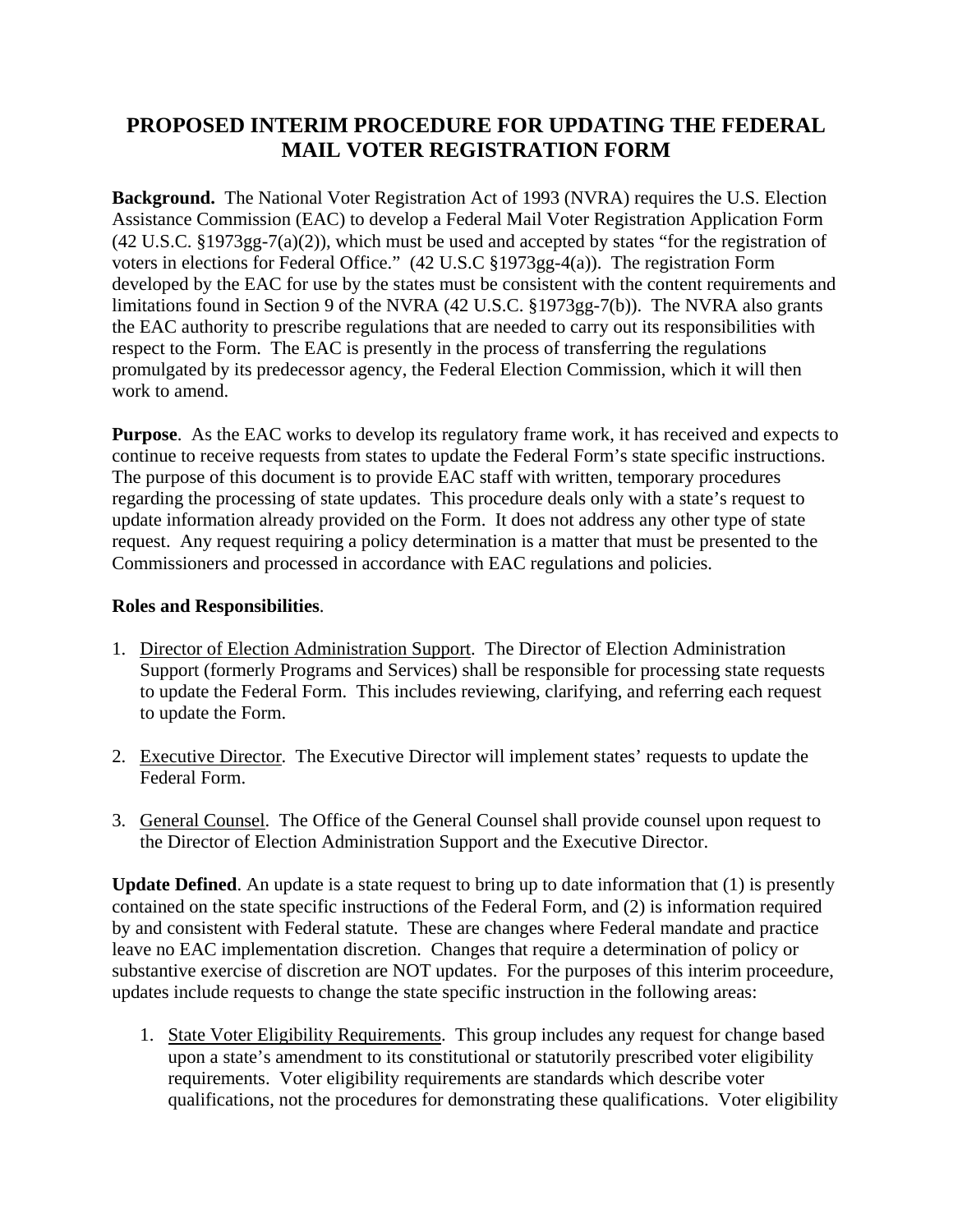requirements traditionally include: voting age, citizenship, residence, mental capacity, criminal conviction, and oaths. The NVRA requires that the Federal Form specify each state's "eligibility requirements (including citizenship)." (42 U.S.C. 1973gg-7(b)). The EAC has no authority to set state voter eligibility requirements. Article I, section 2 and the Seventeenth Amendment to the U.S. Constitution grant states the sole authority to set requirements regarding voter qualifications.

- 2. State Contact Information. This includes requests to update a state's contact information and the state's address for the submission of registration Forms. This information is necessary for the proper processing of any voter registration Form and is purely administrative. No exercise of EAC discretion is necessary.
- 3. State Voter Registration Deadline. This includes requests to update the Form's state specific instructions to reflect changes in a state's deadline for accepting voter registration applications that are consistent with the requirements of the NVRA (42 U.S.C. §1973gg-6).
- 4. Voter Identification Numbers. This includes requests to update the Form's state specific instructions to reflect changes in state law regarding the collection of voter identification numbers that are consistent with the Help America Vote Act (42 U.S.C. 15483(a)(5)(a)).

## **Procedure**.

- 1. Request for Changes. All state requests submitted to the EAC for updates to the state specific instructions of the Federal Form shall be forwarded to the Director of Election Administration Support for processing.
- 2. Processing. The Division of Election Administration Support shall be responsible for processing state requests. The Division shall:
	- a. *Review*. Intake and review each request received by the agency. The Division shall acknowledge receipt of each request in writing and ensure that each request is timely processed.
	- b. *Clarification*. Request additional information from the requesting state. If upon review of the request, division staff identifies a need for additional information or clarification, staff shall coordinate with appropriate state officials. All requests for additional information shall be made in writing. Requests shall not be referred for action until all necessary information has been obtained.
	- c. *Referral*. Refer, in writing, a complete request to the Executive Director for action. The Executive Director may request the Director of Election Administration Support to provide additional information or clarification as necessary.